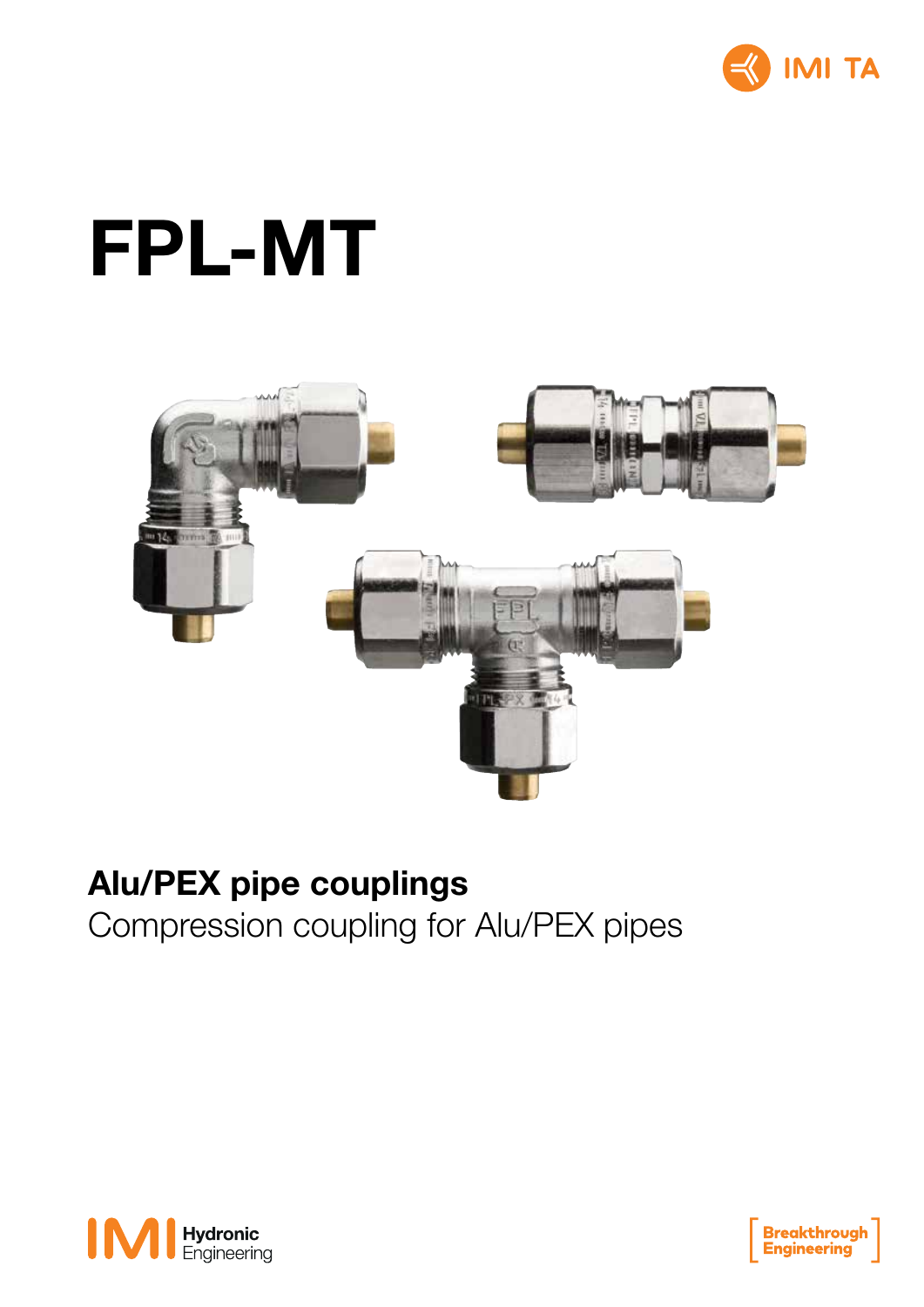## FPL-MT

This is a supremely flexible compression coupling for Alu/PEX pipes in heating, cooling and tap water systems. The same body fits up to several sizes, ensuring quick and easy installation and saving money by reducing storage space.

#### Key features

> Comprehensive range For optimum flexibility and faster installation, the FPL-MT is available in a Dy range of 14-16 mm.

#### > Cut cone

For straightforward installation.

#### Technical description

#### Applications:

Heating and cooling systems. Tapwater systems. Process systems where the media does not affect the incoming material.

#### Functions:

FPL-MT compression coupling for Alu/ PEX pipes.

Dimensions:

Dy 14-16 mm

Pressure class: PN 6/PN 10

#### > AMETAL® construction

Dezincification-resistant alloy that guarantees a longer coupling lifetime, and lowers the risk of leakage.



#### Temperature:

Max. working temperature: 95°C or the pipe temperature.

#### Material:

Parts which are subject to water contact: AMETAL® Support bush: Brass CW724R or AMETAL® O-rings: EPDM rubber

AMETAL® is the dezincification resistant alloy of IMI Hydronic Engineering.

#### Surface treatment:

Delivered as surface treated (chrome/ nickel plated). See each product table.

#### Possible combinations for FPL-MT



M22x1,5 14, 16 mm

Body with thread (d) can be adapted to fit pipe from

Wall thickness for the pipe - see each product tabel.

NOTE: The FPL-bodies are suitable for FPL, FPL-PX and FPL-MT couplings.

Components in the FPL-MT system are NOT compatible with components of different make.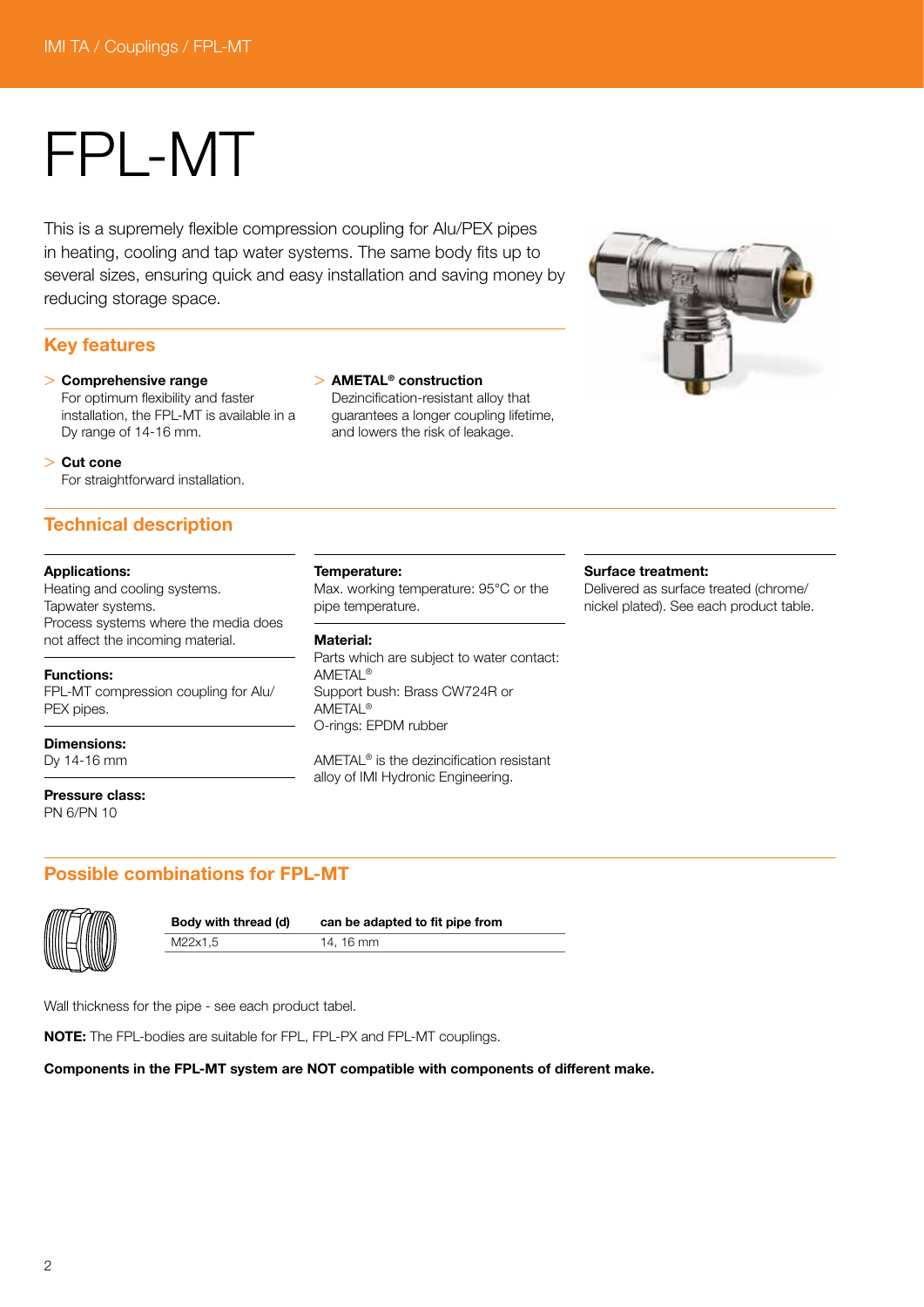

#### M22x1.5



#### Connection set FPL-MT with O-ring

Nickel plated

| o       |    | For MT-pipe | N  | EAN           | <b>Article No</b> |
|---------|----|-------------|----|---------------|-------------------|
| M22x1,5 | 14 | 14x2.0      | 25 | 7318792963308 | 53 693-414        |
| M22x1.5 | 14 | 16x2.0 *    | 25 | 7318792963100 | 53 693-116        |

1) Over all length.

\*) Support bush made of brass CW724R.



R = Male conical thread.